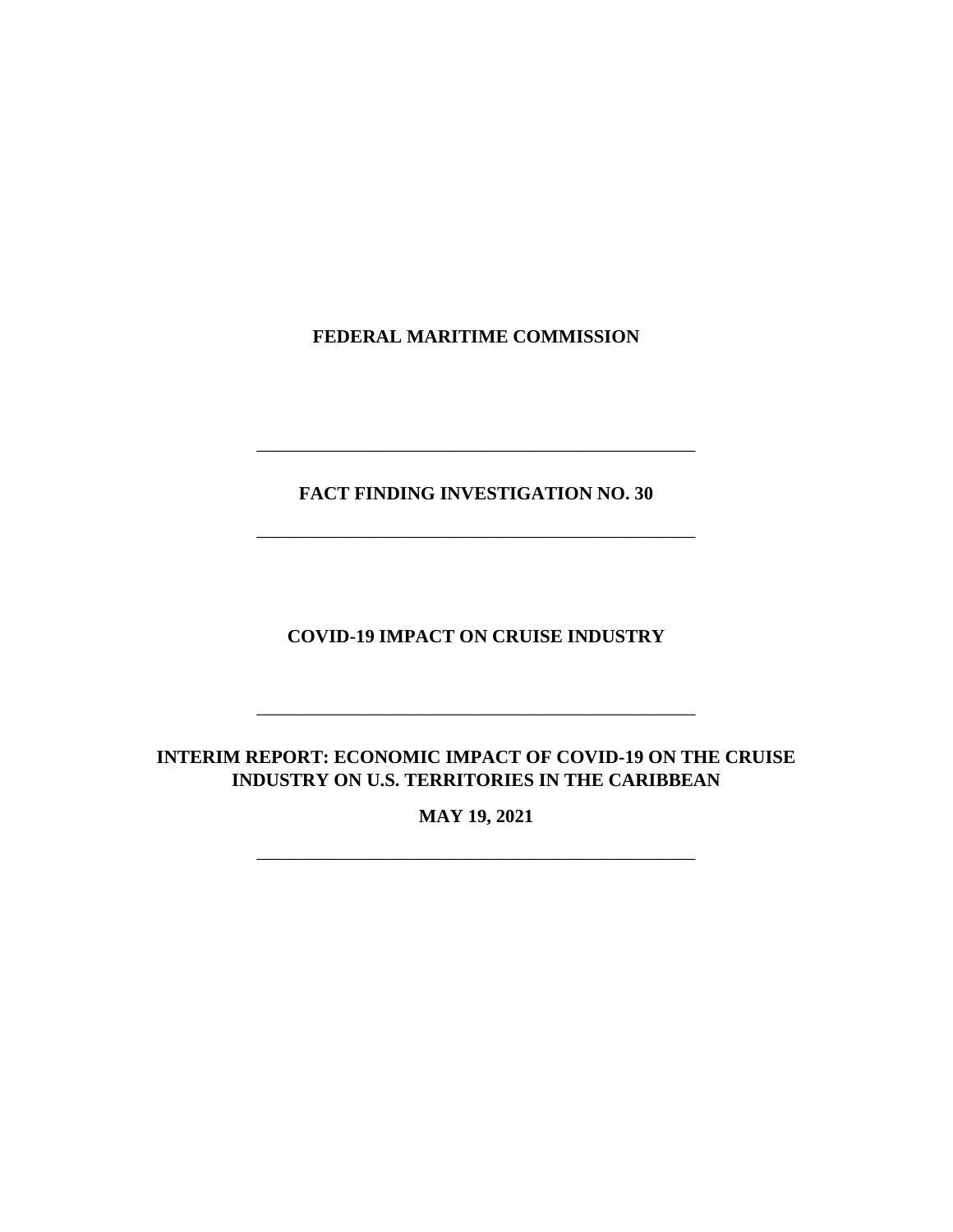# Table of Contents

| C. |  |
|----|--|
|    |  |
|    |  |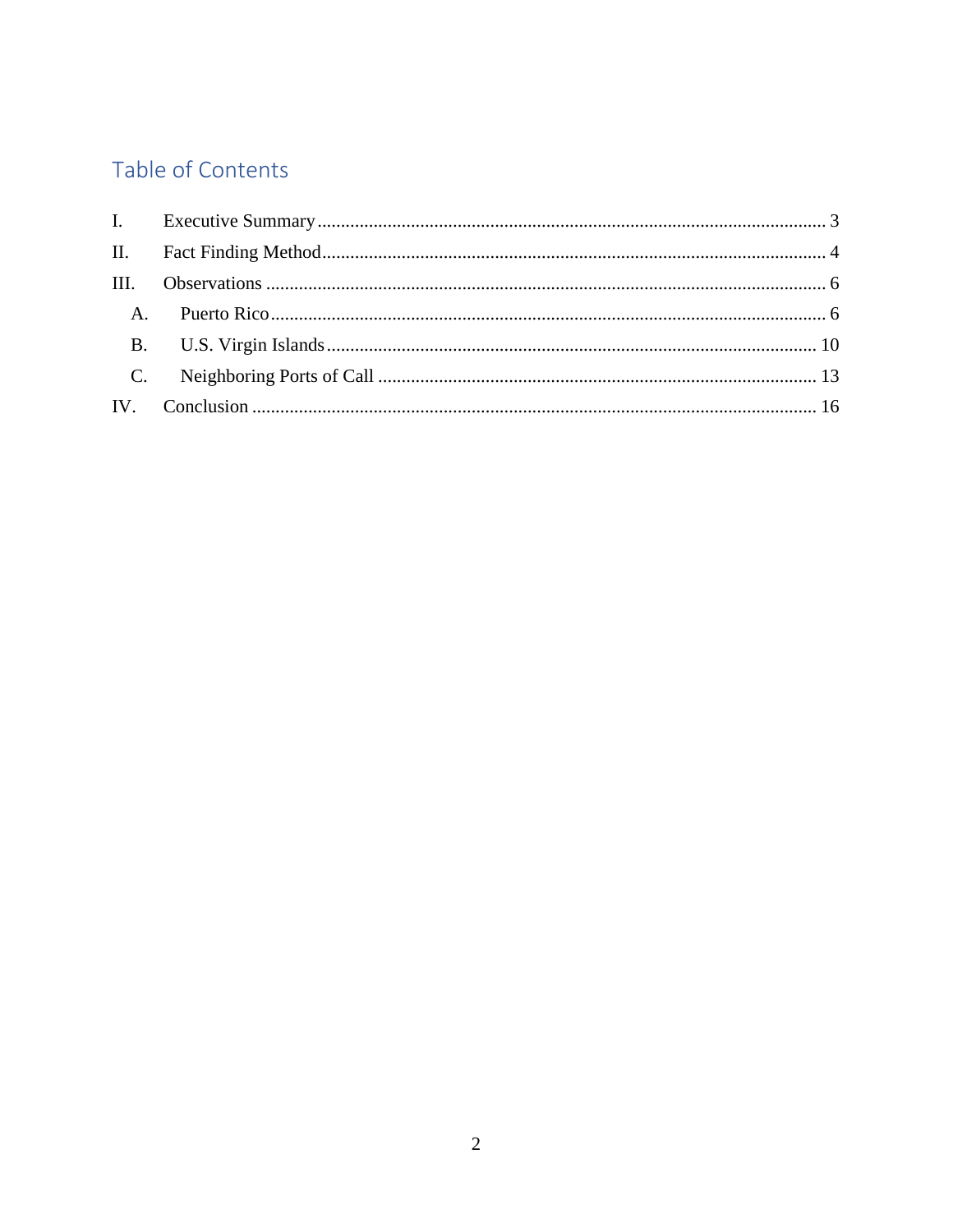# <span id="page-2-0"></span>I. Executive Summary

In April 2020, the Federal Maritime Commission (Commission) initiated a fact-finding investigation (Fact Finding 30 or FF30). The Order of Investigation<sup>[1](#page-2-1)</sup> directed Commissioner Louis E. Sola to investigate and respond to the current challenges impacting the cruise industry and the U.S. ports that rely on it. Commissioner Sola, as the Fact-Finding Officer, has been engaging cruise industry stakeholders, including passenger vessel operators (PVOs), cruise passengers, and marine terminal operators, in public and non-public discussions to identify possible solutions to COVID-19-related issues that interfere with the operation of the cruise industry. Commissioner Sola also established consultative panels comprised of representatives from various port authorities, marine terminal operators, cruise lines, trade associations, consumer advocates, and the financial industry. The culmination of this process is a series of reports with each report dedicated to either a particular concern or to the ports of a designated region. This report will focus on U.S. territories in the Caribbean and touch upon other port communities in neighboring nation states that serve as ports of call for passenger vessels sailing to or from the United States. As per the Commission's Fact Finding 30 Order, this report will focus on the economic impact of the inability of the cruise lines to sail. This report will not address such items as crew member repatriation or the environmental impact of the cessation of passenger vessel sailings; nor will it address the various health related issues which must be attended to prior to the resumption of travel.

On March 13, 2020, members of the Cruise Lines International Association (CLIA) announced a pause in the operations of its members to assess and address the risks posed by the COVID-19 pandemic. On March 14, 2020, the Centers for Disease Control and Prevention (CDC) issued a No Sail Order and Suspension of Further Embarkation applicable to PVOs whose vessels carry 250 or more individuals (passengers and crew) with an itinerary anticipating an overnight stay onboard or a 24 hour stay onboard for either passengers or crew.[2](#page-2-2) Both voluntary suspension of operation by CLIA and cruise lines, and extensions of the CDC No Sail Order continued through most of 2020.<sup>[3](#page-2-3)</sup> Although the CDC's No Sail Order was not extended at the end of October 2020, the CDC released on October 30, 2020 a Framework for Conditional Sailing Order. Since then, additional guidance has been issued by the CDC regarding steps needed before cruise lines might embark or disembark passengers and crew at any port under United States jurisdiction. These guidelines continue to be modified by the CDC based on public health considerations and as new

<span id="page-2-2"></span><sup>2</sup> The CDC's No Sail Order applies to vessels with a capacity to carry 250 passengers and crew anticipating to stay overnight or for over 24 hours. The Commission's requirements apply to vessels with berth/stateroom capacity to carry 50 or more passengers. So, there could be small PVOs the Commission regulates that are not subject to the CDC's No Sail Order (with vessels carrying more than 50 passengers but less than 250 passengers and crew).

<span id="page-2-1"></span><sup>&</sup>lt;sup>1</sup> Order of Investigation, Fact Finding Investigation No. 30, COVID-19 Impact on Cruise Industry (FMC April 30, 2020), https://www2.fmc.gov/readingroom/docs/FFno30/ffno30 ord.pdf/.

<span id="page-2-3"></span><sup>3</sup> On April 9, 2020, the CDC extended the termination date of the order to July 24, 2020. On June 19, 2020, CLIA announced that the major cruise lines have agreed to voluntarily extend a suspension of operations out of U.S. ports until September 15, 2020. On July 16, 2020, the CDC extended the termination date of its order to September 30, 2020. On August 5, 2020, CLIA voluntarily extended its suspension of operations until October 31, 2020. [\(https://cruising.org/en/news-and-research/press-room/2020/august/clia-announces-third-voluntary-suspension-of](https://cruising.org/en/news-and-research/press-room/2020/august/clia-announces-third-voluntary-suspension-of-us-cruise-operations)[us-cruise-operations\)](https://cruising.org/en/news-and-research/press-room/2020/august/clia-announces-third-voluntary-suspension-of-us-cruise-operations). On September 30, the CDC extended again the order until October 31, 2020.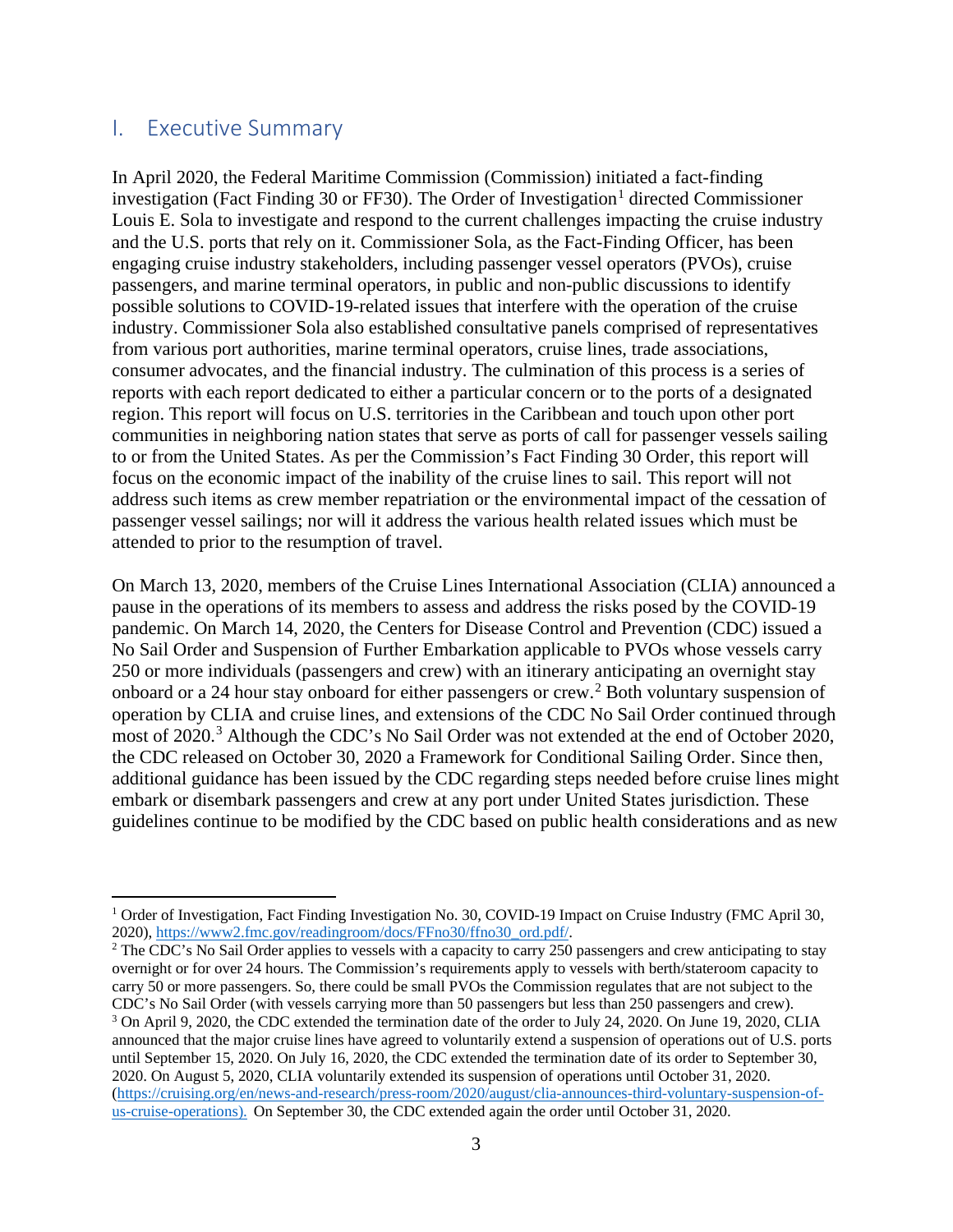information becomes available. [4](#page-3-1) Currently, most cruise lines have announced that no cruise will embark from the United States until at least the summer of 2021. However, it is unclear what impact the appearance of viral variants and the COVID-19 vaccination may have on the anticipated resumption by the cruise lines or the public's comfort in sailing. In March 2021, Antigua and Barbuda as well as Curacao were added to the CDC's highest advisory regarding COVID-19 travel. It should also be noted that limited cruise operations are taking place outside of North American waters and are being monitored by cruise lines to determine the efficacy of their safety protocols. Several cruise lines are expanding their operations in the Caribbean as they cannot yet sail out of the U.S.

To understand the effect of these events on the regional economy, Commissioner Sola examined the fiscal impact of the cruise industry on regional economies and included those figures in this report.

# <span id="page-3-0"></span>II. Fact Finding Method

#### **Meetings with Government, Port, and Industry Leaders**

Commissioner Sola communicated with port directors, government officials, cruise industry leaders, business executives, and labor leaders in the region examined in this report. The Commissioner appreciates all those who contributed their valuable insight to this review.

#### **Open-Source Information**

A variety of open-source information is used in this report. These include annual reports by ports and studies by various research firms.<sup>[5](#page-3-2)</sup> Port websites, industry association websites, industryrelated magazines and news sources were also considered.

#### **Individual Port Analysis**

This report presents brief observations related to individual cruise ports in the region examined and attempts to provide a consistent format for each individual port review. Due to the unique nature of each port and the variety of source material available from one port to another, each segment will vary to some degree.

<span id="page-3-1"></span><sup>4</sup> "On May 5, 2021, CDC released the next two phases of the Framework for Conditional Sailing Order (CSO) for cruise ships operating or seeking to operate in U.S. waters. CDC published technical instructions for cruise ship operators preparing to conduct simulated ("trial") voyages in advance of restricted passenger voyages under a COVID-19 Conditional Sailing Certificate.", Centers for Disease Control and Prevention, CDC COVID-19 Orders for Cruise Ships (May 5, 2021),<https://www.cdc.gov/quarantine/cruise/covid19-cruiseships.html> (last visited May 17, 2021).

<span id="page-3-2"></span><sup>5</sup> More information on methodology used for the studies can be found in the studies, provided in footnotes or text.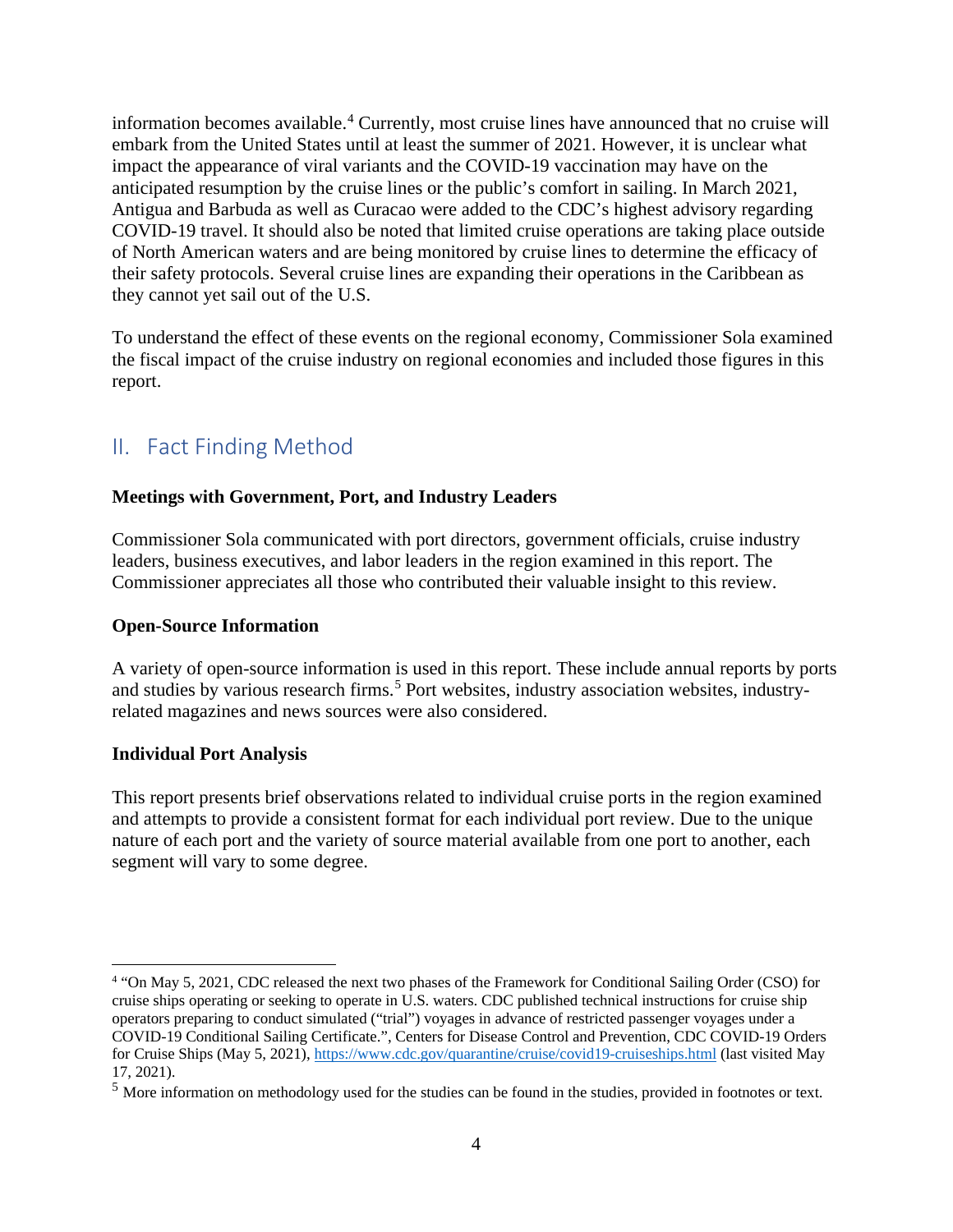#### **Terminology**

This report discusses direct, indirect, and induced impact as found in various documents, especially in job and wage numbers. In general, these terms can be defined as follows:

**Direct jobs** are those that would not exist if activity at the Port's cargo and cruise facilities were to cease… Direct employees created by the cruise operations include the jobs with the firms providing the direct vessel services – chandlers, pilots, longshoremen, line handlers, local advertising firms, caterers, liquor wholesalers, linen companies, security firms, waste disposal firms, parking, local transportation -- as well as the firms providing services to the passengers on the vessels.<sup>[6](#page-4-0)</sup>

*Indirect jobs* are created throughout the state as the result of purchases for goods and services by the firms directly impacted by the port activity, including the tenants, terminal operators and the firms providing services to cargo – which includes…cruise passenger operations.[7](#page-4-1)

*Induced jobs* are jobs created in the state by the purchases of goods and services by those individuals directly employed by each of the lines of business at each port…The induced jobs are jobs with grocery stores, restaurants, health care providers, retail stores, local housing/construction industry, and transportation services, as well as with wholesalers providing the goods to the retailers.<sup>[8](#page-4-2)</sup>

<span id="page-4-0"></span><sup>6</sup> Florida Seaport Transportation and Economic Development Council, The Statewide Economic Impacts of Florida Seaports (Dec. 2016) at 2,<http://scdn.flaports.org/wp-content/uploads/EconomicImpactsofFloridaSeaports.pdf> (last visited Aug. 17, 2020).

<span id="page-4-1"></span><sup>7</sup> *Id. at 3.*

<span id="page-4-2"></span><sup>8</sup> *Id. at 3.*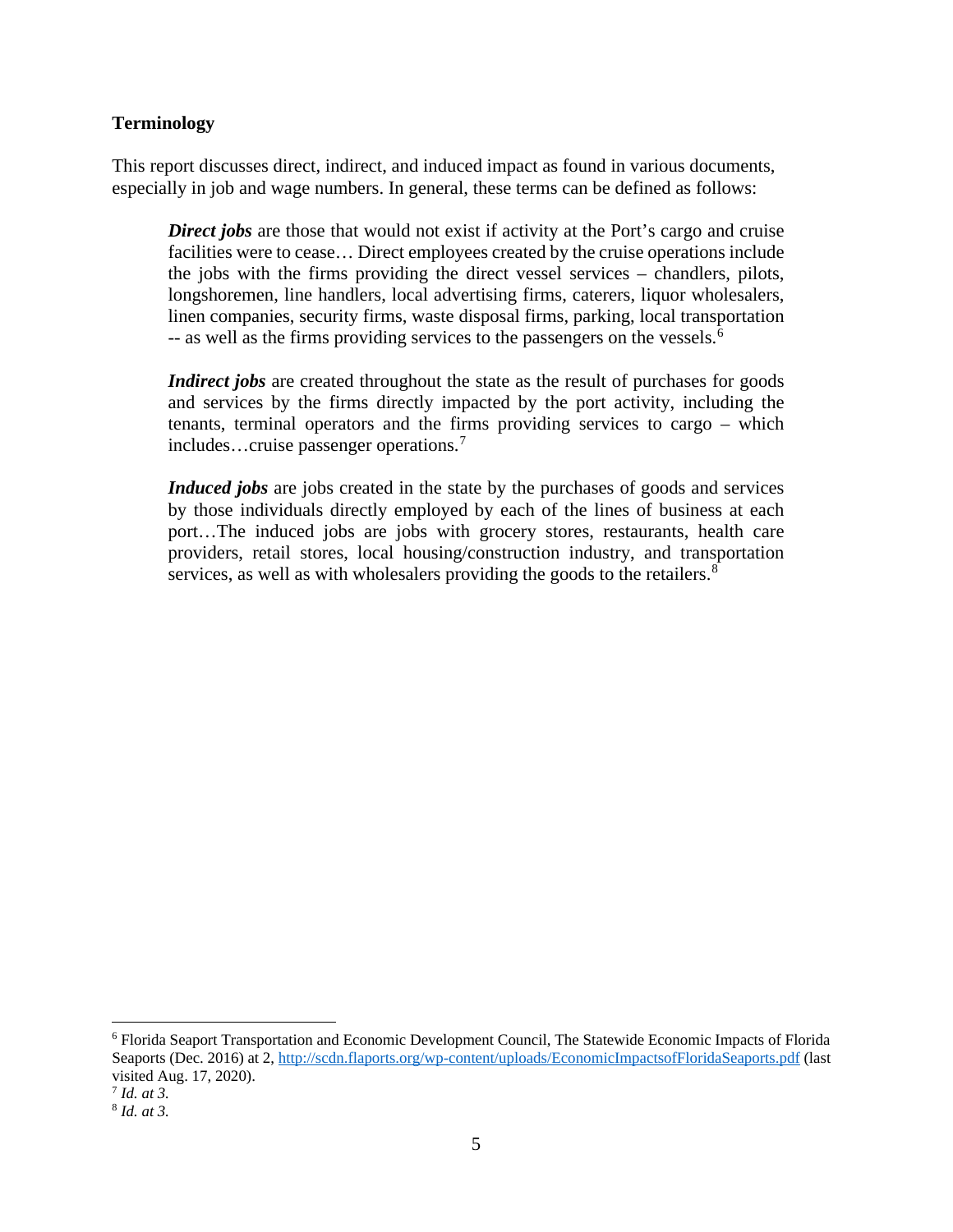# <span id="page-5-0"></span>III. Observations



#### <span id="page-5-1"></span>A. Puerto Rico

The cruise terminals at the Port of San Juan are part of the Puerto Rico Ports Authority. According to the Ports Authority website,<sup>[9](#page-5-2)</sup> three piers are used for cruise ships. One is used for both in-transit and homeported ships of lower passenger capacity. A second is used for in-transit ships and is big enough for large cruise ships, and a third pier can host large in-transit and home-ported cruise ships. Several major cruise lines use San Juan as a homeport.<sup>[10](#page-5-3)</sup>

<span id="page-5-2"></span><sup>9</sup> Puerto Rico Ports Authority, MARITIME – Sea Ports[, https://translate.googleusercontent.com/translate\\_c?hl=en-](https://translate.googleusercontent.com/translate_c?hl=en-US&sl=es&tl=en&prev=search&u=http://www.prpa.pr.gov/Documents/MAR%25C3%258DTIMO.pdf&usg=ALkJrhgkex8Y_mCrOoAqCiJlT9TBsWBmPQ)[US&sl=es&tl=en&prev=search&u=http://www.prpa.pr.gov/Documents/MAR%25C3%258DTIMO.pdf&usg=ALkJr](https://translate.googleusercontent.com/translate_c?hl=en-US&sl=es&tl=en&prev=search&u=http://www.prpa.pr.gov/Documents/MAR%25C3%258DTIMO.pdf&usg=ALkJrhgkex8Y_mCrOoAqCiJlT9TBsWBmPQ)<br>hgkex8Y mCrOoAqCiJIT9TBsWBmPQ (last visited April 2, 2021).

<span id="page-5-3"></span><sup>&</sup>lt;sup>10</sup> San Juan Puerto Rico.com, San Juan Puerto Rico Cruise Port, https://sanjuanpuertorico.com/cruises/ [\(](https://translate.googleusercontent.com/translate_c?hl=en-US&sl=es&tl=en&prev=search&u=http://www.prpa.pr.gov/Documents/MAR%25C3%258DTIMO.pdf&usg=ALkJrhgkex8Y_mCrOoAqCiJlT9TBsWBmPQ)last visited May 17, 2021).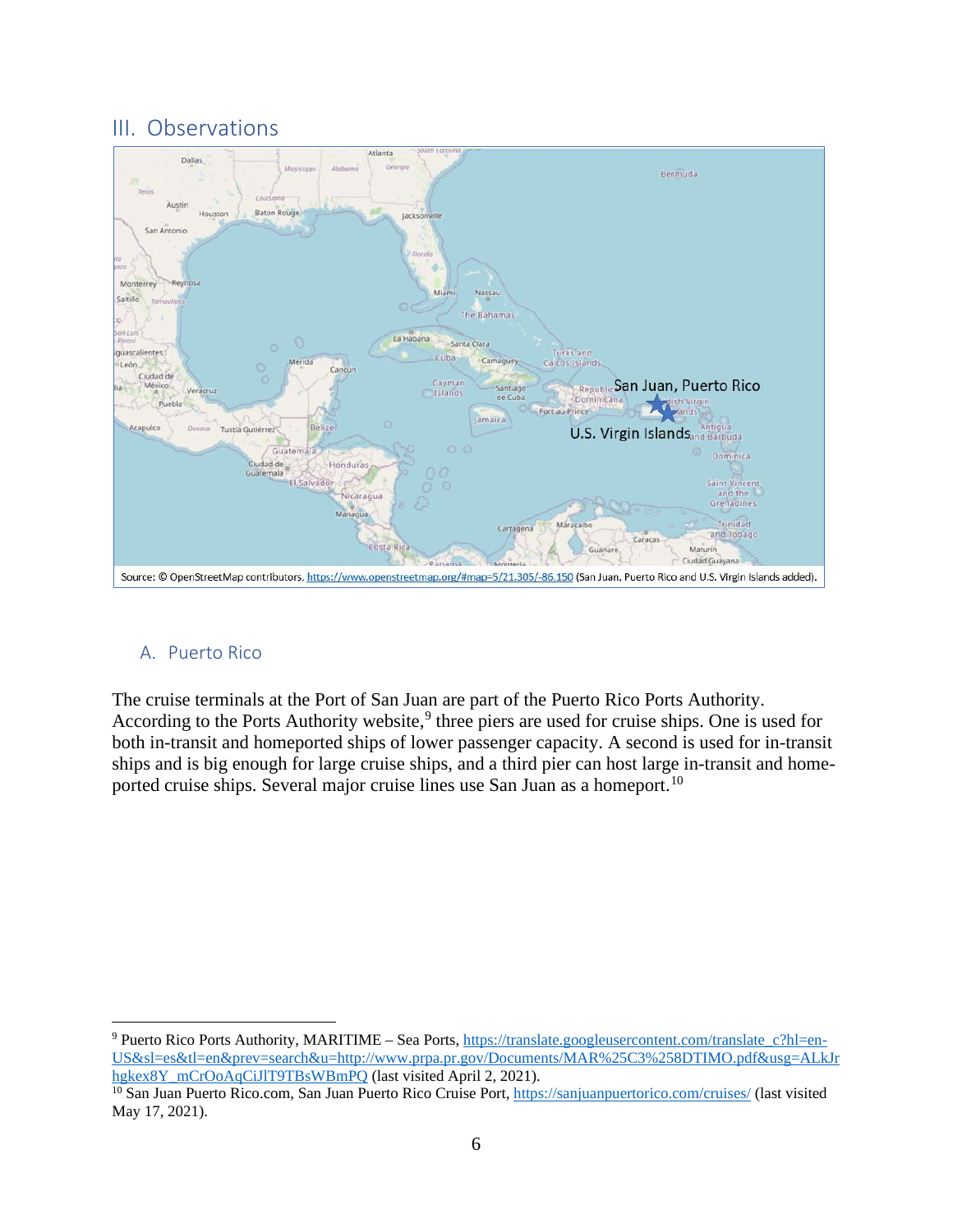Puerto Rico had a number of events that affected ship calls before COVID-19. In September 2017, the area was affected by Hurricane Maria.[11](#page-6-0) In July 2019, during protests in Old San Juan, several ship calls were cancelled.<sup>[12](#page-6-1)</sup> Discussions on change in terminal operators in 2019 may have affected future cruise scheduling.<sup>[13](#page-6-2)</sup>



Puerto Rico is a popular cruise destination both as a homeport and an in-transit port. According to the Puerto Rico Tourism Company's website (Puerto Rico Tourism Statistics),  $^{14}$  $^{14}$  $^{14}$  during Puerto Rico's fiscal year of July 2018-June 2019, San Juan had 1,814,157 passenger movements. About 507,000 were homeport passenger movements<sup>[15](#page-6-4)</sup> and 1,307,105 were intransit cruise visitors. That year, there were 558 ship calls; 217 from homeported ships and 341 in-transit cruise ships.

Economic impact studies were done by the Florida-Caribbean Cruise Association (FCCA) in partnership with Participating Destinations on the 2017/2018 and 2014/2015 cruise years, and, therefore, information is being provided about those years as well.

Per the FCCA and Participating Destinations' 2017/2018 report (2017/2018 Destinations Report),<sup>[16](#page-6-5)</sup> during the 2017/2018 cruise year, Puerto Rico had 1.19 million cruise visitors. Of these, over 826,000 were in-transit visitors and over 361,000 embarked on their cruise in Puerto Rico. Approximately 419,000 crew members came to the port. An estimated 90% of in-transit visitors and 41% of crew members left the ship while in port.

Puerto Rico has more than twice as many non-cruise visitors than cruise visitors. During Puerto Rico's 2017-2018 fiscal year, it had over 4.3 million visitors, compared to the cruise visitor numbers of 1.19 million referenced above.<sup>[17](#page-6-6)</sup>

<span id="page-6-0"></span><sup>&</sup>lt;sup>11</sup> Gene Sloan, USA Today, Hurricane Maria forces more changes to cruise itineraries already scrambled by Irma (Sep. 18, 2021), https://www.usatoday.com/story/travel/cruises/2017/09/18/hurricane-maria-forces-more-changes-<br>cruise-itineraries-already-scrambled-irma/676185001/# (last visited Mar. 21, 201).

<span id="page-6-1"></span><sup>&</sup>lt;sup>12</sup> Tom Steighorst, Travel Weekly, The impact of the Puerto Rico street protests on cruise (Jul. 23, 2019), <https://www.travelweekly.com/Cruise-Travel/Insights/impact-of-the-Puerto-Rico-street-protests-on-cruise> (last visited Mar. 21, 2021).

<span id="page-6-2"></span><sup>&</sup>lt;sup>13</sup> Giovanna Garofalo, The Weekly Journal, Puerto Rico Gov't Puts on Hold P3 Project for San Juan Cruise Port (Dec. 24, 2019), [https://www.theweeklyjournal.com/top-stories/puerto-rico-govt-puts-on-hold-p3-project-for-san](https://www.theweeklyjournal.com/top-stories/puerto-rico-govt-puts-on-hold-p3-project-for-san-juan-cruise-port/article_728a309e-25c8-11ea-a5ba-8b50dc70660a.html)[juan-cruise-port/article\\_728a309e-25c8-11ea-a5ba-8b50dc70660a.html](https://www.theweeklyjournal.com/top-stories/puerto-rico-govt-puts-on-hold-p3-project-for-san-juan-cruise-port/article_728a309e-25c8-11ea-a5ba-8b50dc70660a.html) (last visited Mar. 21, 2021).

<span id="page-6-3"></span><sup>&</sup>lt;sup>14</sup> Puerto Rico Tourism Company, Statistics, Cruise Ships & Visitors, Cruise Passenger Movement in Old San Juan (Fiscal Year),

[https://www.prtourism.com/dnn/Portals/0/PDF\\_Statistics/CY%20%20FY%20Cruise%20Info.pdf?ver=2019-11-05-](https://www.prtourism.com/dnn/Portals/0/PDF_Statistics/CY%20%20FY%20Cruise%20Info.pdf?ver=2019-11-05-140344-240)  $\frac{140344-240}{15}$  [\(](https://www.prtourism.com/dnn/Portals/0/PDF_Statistics/CY%20%20FY%20Cruise%20Info.pdf?ver=2019-11-05-140344-240)last visited Mar. 21, 2021).<br><sup>15</sup> When counting passenger movements, in general, a homeport embarkation is counted once and a homeport

<span id="page-6-4"></span>disembarkation is counted once. Passengers who both began and ended their cruise in San Juan are counted twice. <sup>16</sup> May 2017-April 2018

<span id="page-6-6"></span><span id="page-6-5"></span><sup>&</sup>lt;sup>17</sup> Puerto Rico Tourism Company, Statistics, Visitors and their Expenditures, [https://www.prtourism.com/dnn/Portals/0/PDF\\_Statistics/Visitors%20\\_%20Expenditures.pdf?ver=2019-11-05-](https://www.prtourism.com/dnn/Portals/0/PDF_Statistics/Visitors%20_%20Expenditures.pdf?ver=2019-11-05-140344-193) [140344-193](https://www.prtourism.com/dnn/Portals/0/PDF_Statistics/Visitors%20_%20Expenditures.pdf?ver=2019-11-05-140344-193) (last visited Mar. 28, 2021).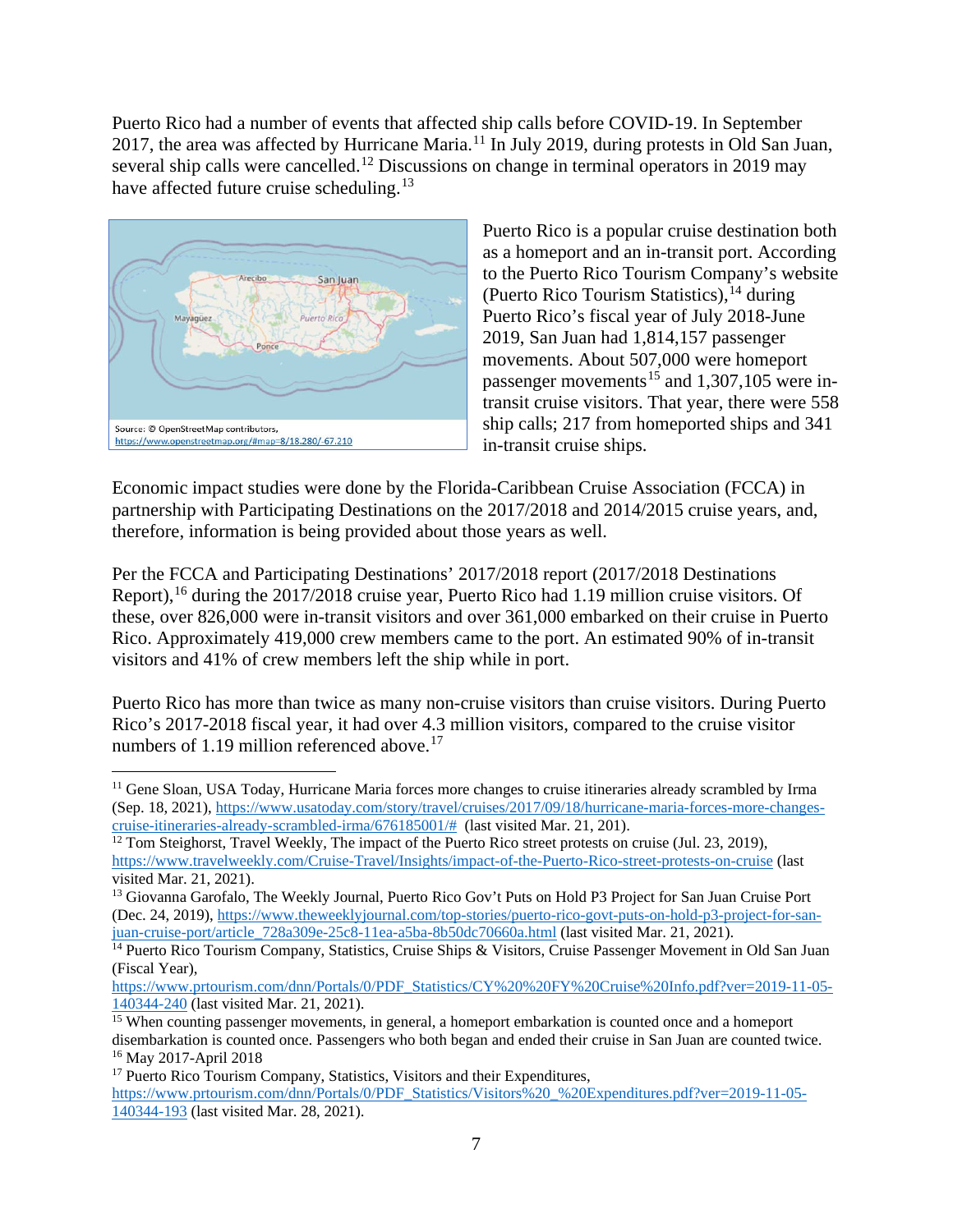#### **Direct economic impact**

Cruise line expenditures were mainly for services and supplies for the ships. Per the 2017/2018 Destinations Report, cruise line expenditures, including navigation services, port fees and taxes, utilities, and supplies, were estimated to be \$28.3 million in the 2017/2018 cruise year.

> Puerto Rico has the sixth-highest cruise line spending in the Caribbean. $18$

Total direct spending by passengers, crew, and the cruise lines was an estimated \$151.2 million during the 2017/2018 cruise year, resulting in 1,947 direct jobs paying \$28.6 million in wages, according to the 2017/2018 Destinations Report.

Passenger spending is the largest portion of cruise-related expenditures, but the average amount spent differs greatly between in-transit cruise visitors and embarking cruise visitors. According to the 2017/2018 Destinations Report, each in-transit cruise visitor spent an average of \$65.47 in Puerto Rico. This totals an estimated \$48.67 million for in-transit cruise visitor spending for the 2017/2018 cruise year. The highest average dollar amounts were spent on watches and jewelry, shore excursions, and food and beverages at bars and restaurants. The largest portion of in-transit cruise visitor participation in spending activities were for food and beverages at bars and restaurants, local crafts and souvenirs, shore excursions, and clothing. Each embarking cruise visitor spent an average of \$142.83 in Puerto Rico, totaling over \$51.6 million in spending during the 2017/2018 cruise year. Over three-fourths of the spending was on lodging, food and beverages, and shore excursions. The highest portion of embarking cruise visitor participation in spending activities were for food and beverages at bars and restaurants, taxis/ground transportation, and lodging.

Crew member spending also contributed to the cruise-related expenditures. The 2017/2018 Destinations Report estimates that crew members disembarking the ship in Puerto Rico spent an average of \$130.63. During the 2017/2018 cruise year, this resulted in around \$22.6 million in crew member spending. Over two-thirds of the spending was on food and beverages, clothing, and other unspecified purchases. The highest portion of crew member participation in spending activities were for food & beverages at bars & restaurants, taxis/ground transportation, and clothing. $19$ 

<span id="page-7-0"></span><sup>&</sup>lt;sup>18</sup> Florida-Caribbean Cruise Association and Participating Destinations, Economic Contribution of Cruise Tourism to the Destination Economies, Volume I: Aggregate Analysis, [https://www.f-cca.com/downloads/Caribbean-Cruise-](https://www.f-cca.com/downloads/Caribbean-Cruise-Analysis-2018-Vol-I.pdf)[Analysis-2018-Vol-I.pdf](https://www.f-cca.com/downloads/Caribbean-Cruise-Analysis-2018-Vol-I.pdf) (last visited Mar. 9, 2021).

<span id="page-7-1"></span><sup>&</sup>lt;sup>19</sup> Florida-Caribbean Cruise Association and Participating Destinations, Economic Contribution of Cruise Tourism to the Destination Economies, Volume II: Destination Reports (Oct. 2018), [http://www.f](http://www.f-cca.com/downloads/Caribbean-Cruise-Analysis-2018-Vol-II.pdf)[cca.com/downloads/Caribbean-Cruise-Analysis-2018-Vol-II.pdf](http://www.f-cca.com/downloads/Caribbean-Cruise-Analysis-2018-Vol-II.pdf) (last visited Mar. 6, 2021).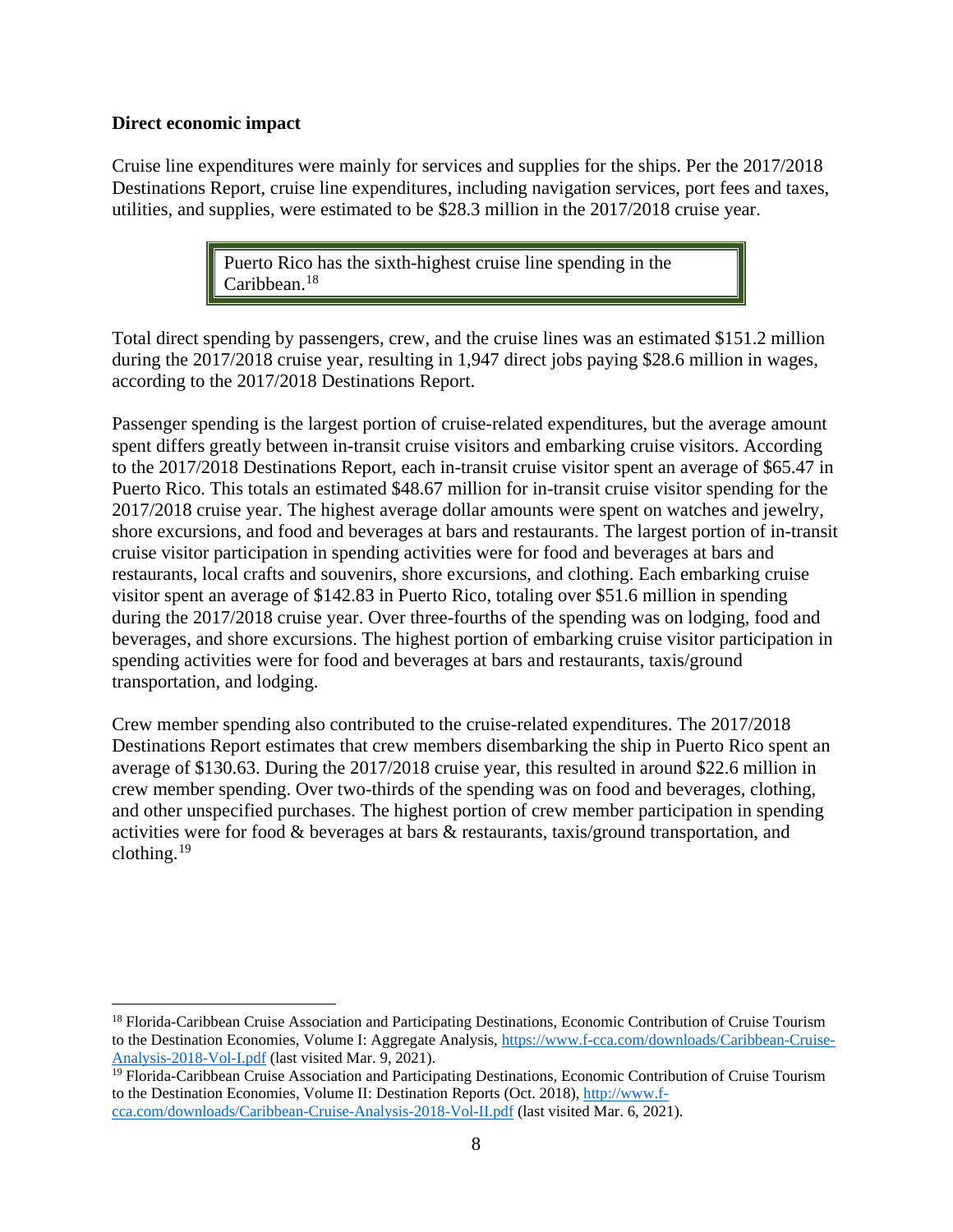A breakdown of the percentages of cruise visitors and crew members participating in each spending activity can be seen on the chart below.<sup>[20](#page-8-0)</sup>



## **Indirect economic impact**

The total economic impact increases when indirect jobs and wages are factored in. According to the 2017/2018 Destinations Report, the total economic impact of the cruise industry in Puerto Rico, including indirect jobs and wages, was 3,644 jobs paying \$56 million in annual wages.

<span id="page-8-0"></span>Several industries benefit from the cruise industry directly and/or indirectly. The 2017/2018 Destinations Report explains that the industries that result in the most jobs from the cruise industry are commercial services, transportation  $\&$  utilities, and community services  $\&$ government. Of the jobs that the cruise industry is responsible for, 76% are in commercial services, 13% are in community services and government, and 7% are in transportation and utilities.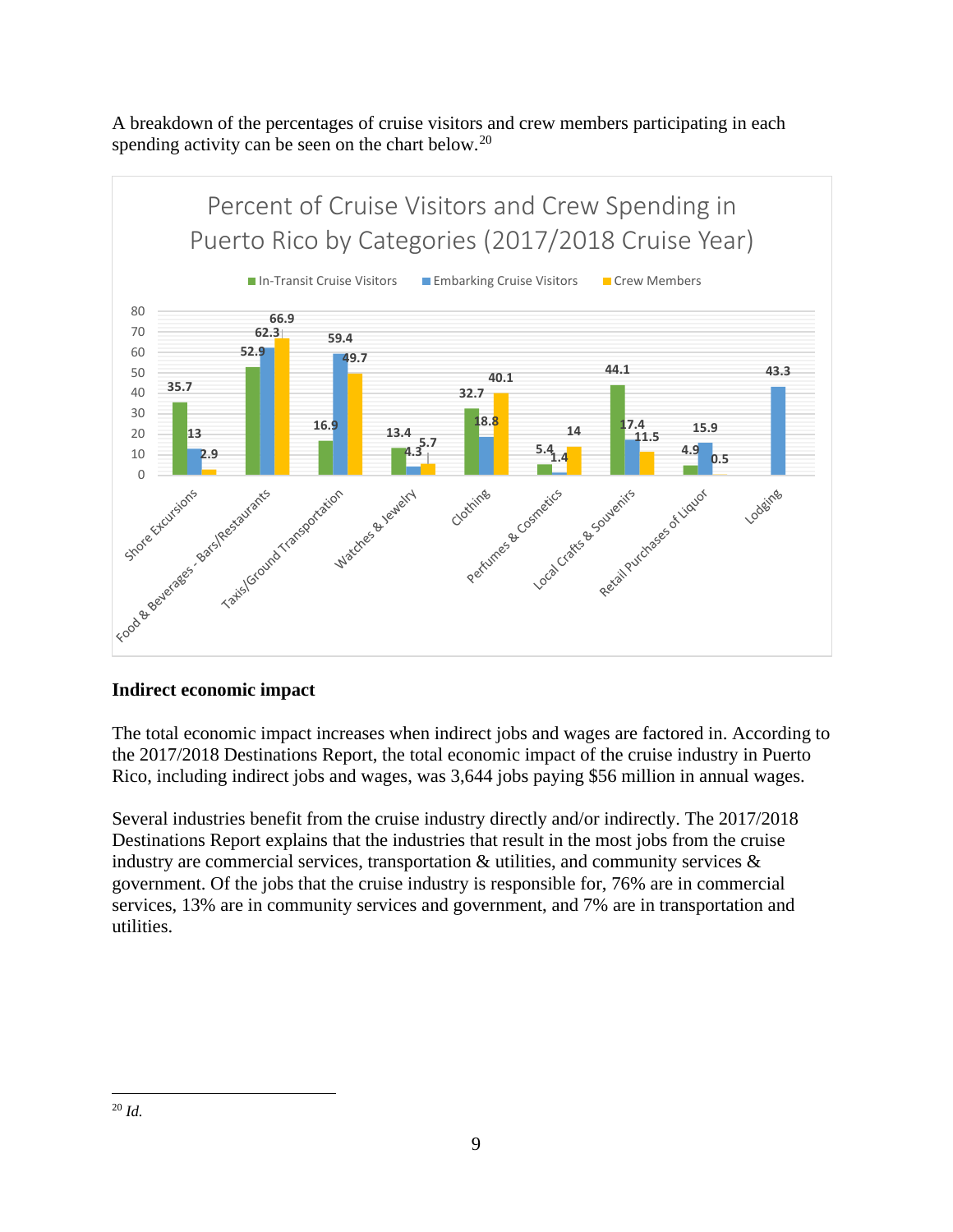#### <span id="page-9-0"></span>B. U.S. Virgin Islands

The Virgin Islands Port Authority owns and manages most of the public seaports; the cruise ports are Frederiksted, St. Croix and Crown Bay, St. Thomas.<sup>[21](#page-9-1)</sup> According to the port's website,  $22$ the port authority is expected to be financially self-sufficient. The Virgin Island Government's Department of Planning and Natural Resources controls the mooring and anchoring of ships in port. A second cruise port on St.



Thomas is part of the West Indian Company Limited.<sup>[23](#page-9-3)</sup> The West Indian Company Limited is a public corporation owned by the Virgin Islands Public Finance Authority.<sup>[24](#page-9-4)</sup>

The U.S. Virgin Islands (USVI) has in-transit stops for cruise ships. Cruise ships at St. Thomas can be docked or anchor in the harbor and tender cruise visitors ashore. Cruise visitors to St. Thomas can take a ferry to St. John. The cruise terminal at St. Croix can handle cruise ships with up to 2,000-2,500 passengers; ships that are too large to be docked anchor in the outer harbor and tender cruise visitors to shore.<sup>[25](#page-9-5)</sup>

In 2019, St. Thomas and St. John had 1,391,802 cruise visitors, and St. Croix had 54,827 cruise visitors, totaling 1,433,122 cruise visitors to the USVI.[26](#page-9-6) According to the USVI Bureau of Economic Research's Annual Tourism Indicators, $^{27}$  $^{27}$  $^{27}$  that year, the USVI had 640,800 non-cruise visitors. Though the majority of visitors come from cruise ships, the majority of tourist spending comes from non-cruise visitors. In 2018, USVI visitor expenditures totaled over \$1.045 billion. Of that, \$363.3 million was from cruise visitors and around \$862.3 million was from non-cruise visitors. A comparison of cruise and non-cruise visitor numbers, as well as visitor expenditures, can be seen on the charts below. [28](#page-9-8)

<span id="page-9-2"></span><span id="page-9-1"></span><sup>&</sup>lt;sup>21</sup> Virgin Islands Port Authority, About Us, <u>https://www.viport.com/about-us</u> (last visited Mar. 22, 2021). <sup>22</sup> *Id.* 

<span id="page-9-3"></span><sup>&</sup>lt;sup>23</sup> The West Indian Company Limited, Cruise Ship Dock,<http://wico-ltd.com/cruise-ship-dock> (last visited Mar. 22, 2021).

<span id="page-9-4"></span><sup>&</sup>lt;sup>24</sup> Virgin Islands Public Finance Authority, Subsidiaries,<http://www.usvipfa.com/Home/Subsidary/2> (last visited Mar. 22, 2021).

<span id="page-9-5"></span><sup>25</sup> Virgin Islands Port Authority, Cruise to St. Croix[, https://www.viport.com/ann-e-abramson-marine-facility](https://www.viport.com/ann-e-abramson-marine-facility) (last visited Mar. 23, 2021).

<span id="page-9-6"></span><sup>26</sup> United States Virgin Islands Bureau of Economic Research, Cruise Passenger Arrivals – U.S. Virgin Islands, January 2019 to December 2020 (Dec. 8, 2020),<http://usviber.org/wp-content/uploads/2016/11/CP20-dec.pdf> (last visited Mar. 23, 2021).

<span id="page-9-8"></span><span id="page-9-7"></span><sup>27</sup> United States Virgin Islands Bureau of Economic Research, U.S. Virgin Islands Annual Tourism Indicators, http://usviber.org/wp-content/uploads/2016/11/TOUR19.pdf (last visited Mar. 26, 2021). 28 *Id.*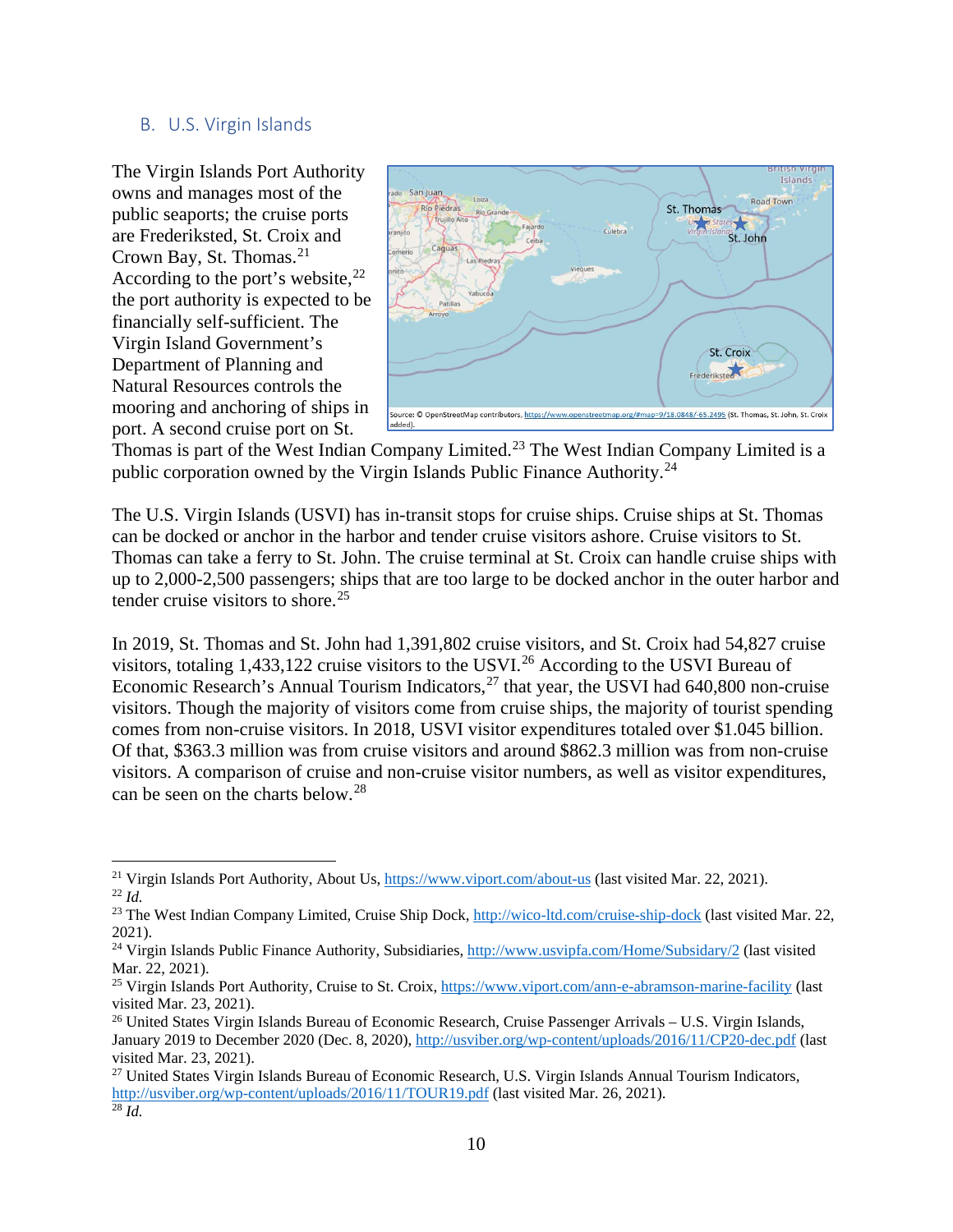

The information in the following sections is based on the 2017/2018 Destinations Report (cruise year May 2017-April 2018). That report states during that one-year period, the USVI had approximately 943,855 cruise visitors. Around 174,800 crew members also disembarked while in the USVI.

#### **Direct economic impact**

According to the 2017/2018 Destinations Report, total direct spending by cruise visitors, crew members, and cruise lines during the 2017/2018 cruise season is estimated at \$184.7 million. The highest portion of cruise visitors spending in categories (not the highest amount spent) were for clothing, shore excursions, and food & beverages at bars and restaurants).

Most cruise-related spending is from the ship's passengers. The 2017/2018 Destinations Report averaged cruise visitor spending to be \$165.42 per passenger in the USVI. This totaled over \$156 million in cruise visitor spending that year. Shopping for watches and jewelry accounted for almost two-thirds of cruise visitor spending. The next highest categories were shore excursions and clothing.

Crew members going ashore also spent money in the USVI. Per the 2017/2018 Destinations Report, crew members spent an average of \$60.12 in the USVI, totaling an estimated \$10.5 million during the 2017/2018 cruise year. The highest average amounts were for food  $\&$ beverages other purchases and clothing. The highest portion of crew members participation in the spending activities were for food & beverages at bars and restaurants, taxis/ground transportation, other purchases, and clothing.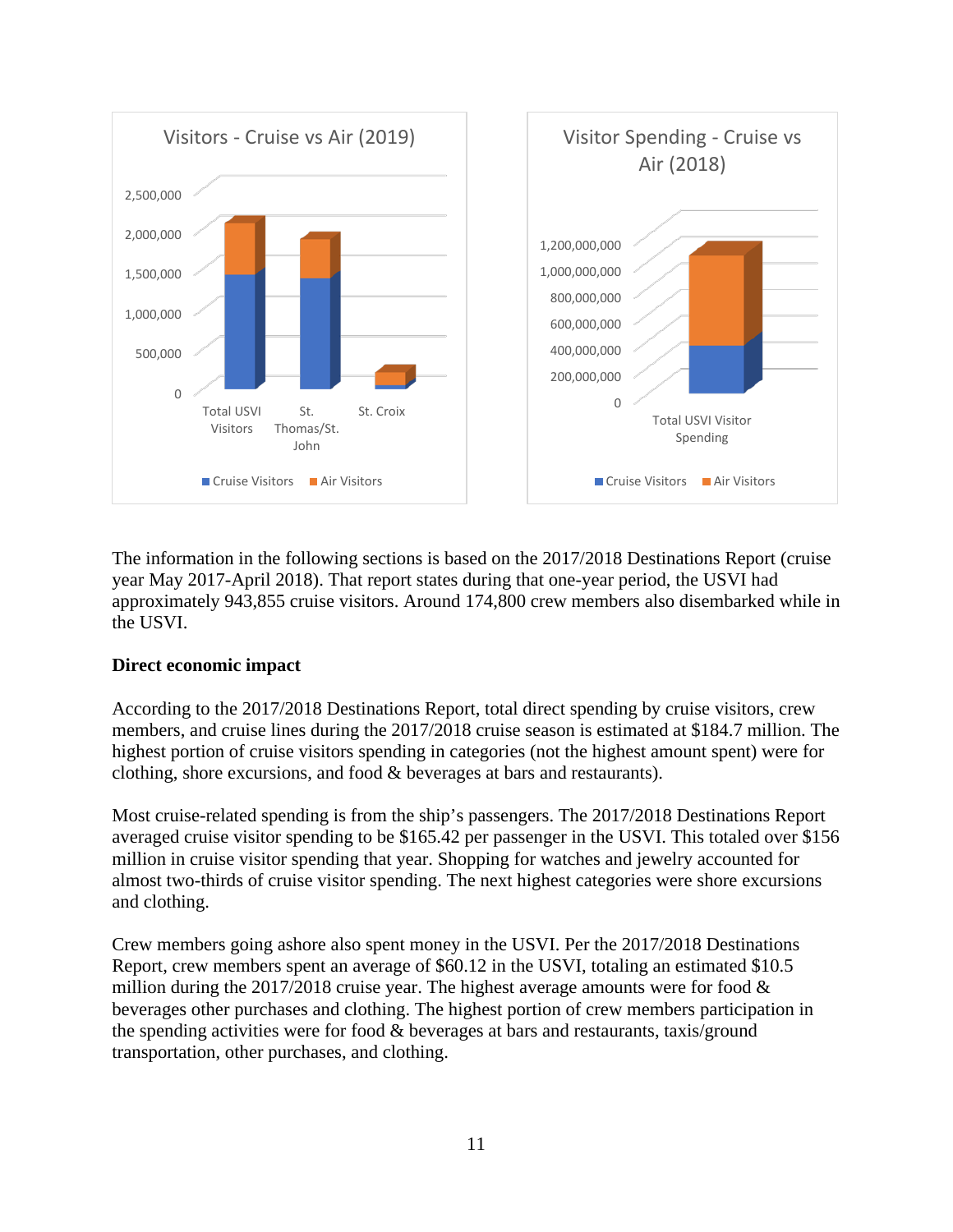A breakdown of the percentages of cruise visitors and crew members participating in each spending activity can be seen on the chart below.<sup>[29](#page-11-0)</sup>



Cruise line expenditures, including navigation services, port fees and taxes, utilities, and supplies, were estimated to be \$18 million in the 2017/2018 cruise year according to the 2017/2018 Destinations Report.

The spending by cruise visitors, crew members, and the cruise lines resulted in 1,869 direct jobs with \$42.5 million in wages per the 2017/2018 Destinations Report.

#### **Indirect economic impact**

One study estimates that "most economic activity in the USVI is in some way related to the ocean and, particularly, the tourism industry"[30](#page-11-1) and "as much as 80% of the USVI's GDP can be attributed to tourism-related activities."[31](#page-11-2)

<span id="page-11-0"></span><sup>29</sup> Florida-Caribbean Cruise Association and Participating Destinations, Economic Contribution of Cruise Tourism to the Destination Economies, Volume II: Destination Reports (Oct. 2018), [http://www.f](http://www.f-cca.com/downloads/Caribbean-Cruise-Analysis-2018-Vol-II.pdf)[cca.com/downloads/Caribbean-Cruise-Analysis-2018-Vol-II.pdf](http://www.f-cca.com/downloads/Caribbean-Cruise-Analysis-2018-Vol-II.pdf) (last visited Mar. 6, 2021).

<span id="page-11-2"></span><span id="page-11-1"></span><sup>&</sup>lt;sup>30</sup> NOAA Office of Coastal Management, Describing the Ocean Economies of the U.S. Virgin Islands and Puerto Rico (Aug. 2016),<https://coast.noaa.gov/data/digitalcoast/pdf/econ-usvi-pr.pdf> (last visited Mar. 14, 2021). <sup>31</sup> *Id.*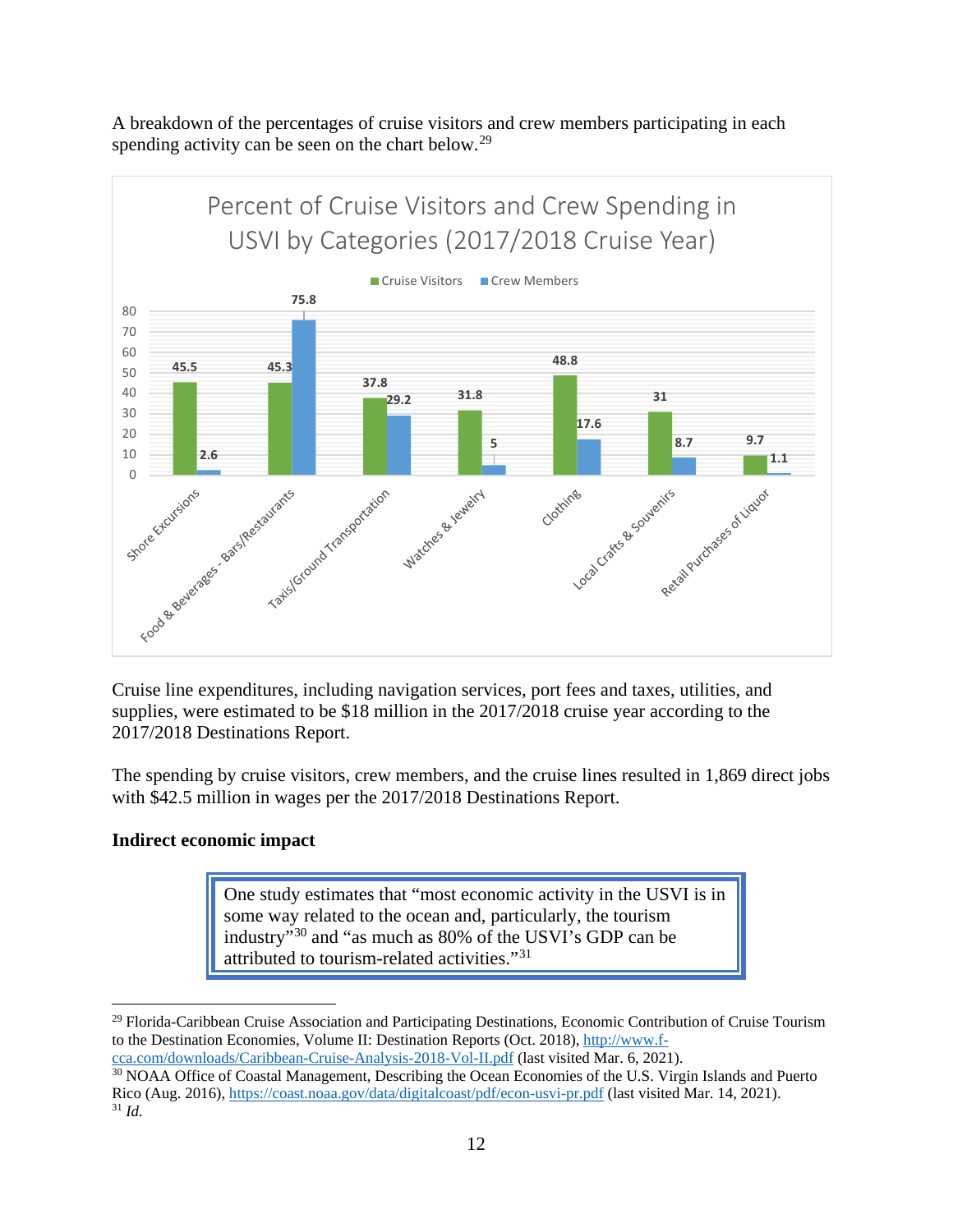The total economic impact increases when indirect jobs are added. The 2017/2018 Destinations Report estimated that the total economic impact of the cruise industry in the USVI during the 2017-2018 cruise year, including indirect jobs and wages, equates to 3,439 jobs paying \$77.9 million in wages. Industries that benefited the most jobs from the cruise industry were commercial services, transportation, utilities, community services, and government with about 75% in commercial services, 14% in utilities and transportation, and 8% in community services and government.

## <span id="page-12-0"></span>C. Neighboring Ports of Call

The Caribbean provides destinations for cruises leaving from Florida and other parts of the U.S., and is the most popular place to cruise. Before COVID-19, demand had been increasing. Between 2013 and 2018, the number of "bed days"<sup>[32](#page-12-1)</sup> grew by  $40.9\%$ <sup>[33](#page-12-2)</sup> In 2018, the Caribbean had over twice as many bed days than any other cruise region,<sup>[34](#page-12-3)</sup> and over a third of the worldwide bed days.<sup>[35](#page-12-4)</sup>

Several countries and cities around Central America and the Caribbean are struggling financially as tourism has been dramatically curtailed since the onset of the pandemic. The cessation of cruise ship activity has contributed to this reduction. According to a recent study examining 2017/2018 numbers, the cruise industry brought in over \$3.3 billion in visitor, crew, and cruise line expenditures and was responsible for almost 79,000 jobs in the region.<sup>[36](#page-12-5)</sup>

Some countries, islands, and cities are not significantly affected by the lack of cruising, others more so. For example, the estimated cruise-related expenditures equated to approximately 15% of St. Kitts and Nevis's GDP in 2017.<sup>[37](#page-12-6)</sup> Mexico as a whole may not be significantly affected by

<span id="page-12-1"></span><sup>&</sup>lt;sup>32</sup> "Passenger bed days are the number of days that all berths could be occupied at 100% occupancy. For example, a cruise ship with 2,000 lower berths on a 7-day cruise generates 14,000 potential bed days." *See* Cruise Lines International Association, The Contribution of the International Cruise Industry to the Global Economy in 2018 (Nov. 2019) at 6, [https://cruising.org/-/media/research-updates/research/global-cruise-impact-analysis---2019-](https://cruising.org/-/media/research-updates/research/global-cruise-impact-analysis---2019--final.pdf) [final.pdf](https://cruising.org/-/media/research-updates/research/global-cruise-impact-analysis---2019--final.pdf) (last visited Mar. 27, 2021).

<span id="page-12-2"></span><sup>&</sup>lt;sup>33</sup> Cruise Lines International Association, The Contribution of the International Cruise Industry to the Global Economy in 2018 (Nov. 2019), [https://cruising.org/-/media/research-updates/research/global-cruise-impact-analysis-](https://cruising.org/-/media/research-updates/research/global-cruise-impact-analysis---2019--final.pdf) [--2019--final.pdf](https://cruising.org/-/media/research-updates/research/global-cruise-impact-analysis---2019--final.pdf) (last visited Mar. 27, 2021).

<span id="page-12-3"></span><sup>&</sup>lt;sup>34</sup> Other cruise regions are Alaska, Asia, Australia/NZ/Pacific, Europe not including Mediterranean, Mediterranean, South America, and the Rest of the World. Cruise Lines International Association, The Contribution of the International Cruise Industry to the Global Economy in 2018 (Nov. 2019), [https://cruising.org/-/media/research](https://cruising.org/-/media/research-updates/research/global-cruise-impact-analysis---2019--final.pdf)[updates/research/global-cruise-impact-analysis---2019--final.pdf](https://cruising.org/-/media/research-updates/research/global-cruise-impact-analysis---2019--final.pdf) (last visited Mar. 27, 2021).

<span id="page-12-4"></span><sup>&</sup>lt;sup>35</sup> Cruise Lines International Association, The Contribution of the International Cruise Industry to the Global Economy in 2018 (Nov. 2019), [https://cruising.org/-/media/research-updates/research/global-cruise-impact-analysis-](https://cruising.org/-/media/research-updates/research/global-cruise-impact-analysis---2019--final.pdf) [--2019--final.pdf](https://cruising.org/-/media/research-updates/research/global-cruise-impact-analysis---2019--final.pdf) (last visited Mar. 27, 2021).

<span id="page-12-5"></span><sup>&</sup>lt;sup>36</sup> All figures in this column are from Florida-Caribbean Cruise Association and Participating Destinations, Economic Contribution of Cruise Tourism to the Destination Economies, Volume I: Aggregate Analysis (Oct. 2018),<https://www.f-cca.com/downloads/Caribbean-Cruise-Analysis-2018-Vol-I.pdf> (last visited Mar. 9, 2021).

<span id="page-12-6"></span><sup>&</sup>lt;sup>37</sup> Estimated expenditures during the 2017/2018 cruise year was \$149.28 million according to Florida-Caribbean Cruise Association and Participating Destinations, Economic Contribution of Cruise Tourism to the Destination Economies, Volume I: Aggregate Analysis (Oct. 2018)[, https://www.f-cca.com/downloads/Caribbean-Cruise-](https://www.f-cca.com/downloads/Caribbean-Cruise-Analysis-2018-Vol-I.pdf)[Analysis-2018-Vol-I.pdf](https://www.f-cca.com/downloads/Caribbean-Cruise-Analysis-2018-Vol-I.pdf) (last visited Mar. 9, 2021). At 5. In 2017, the country's GDP was \$997 million according to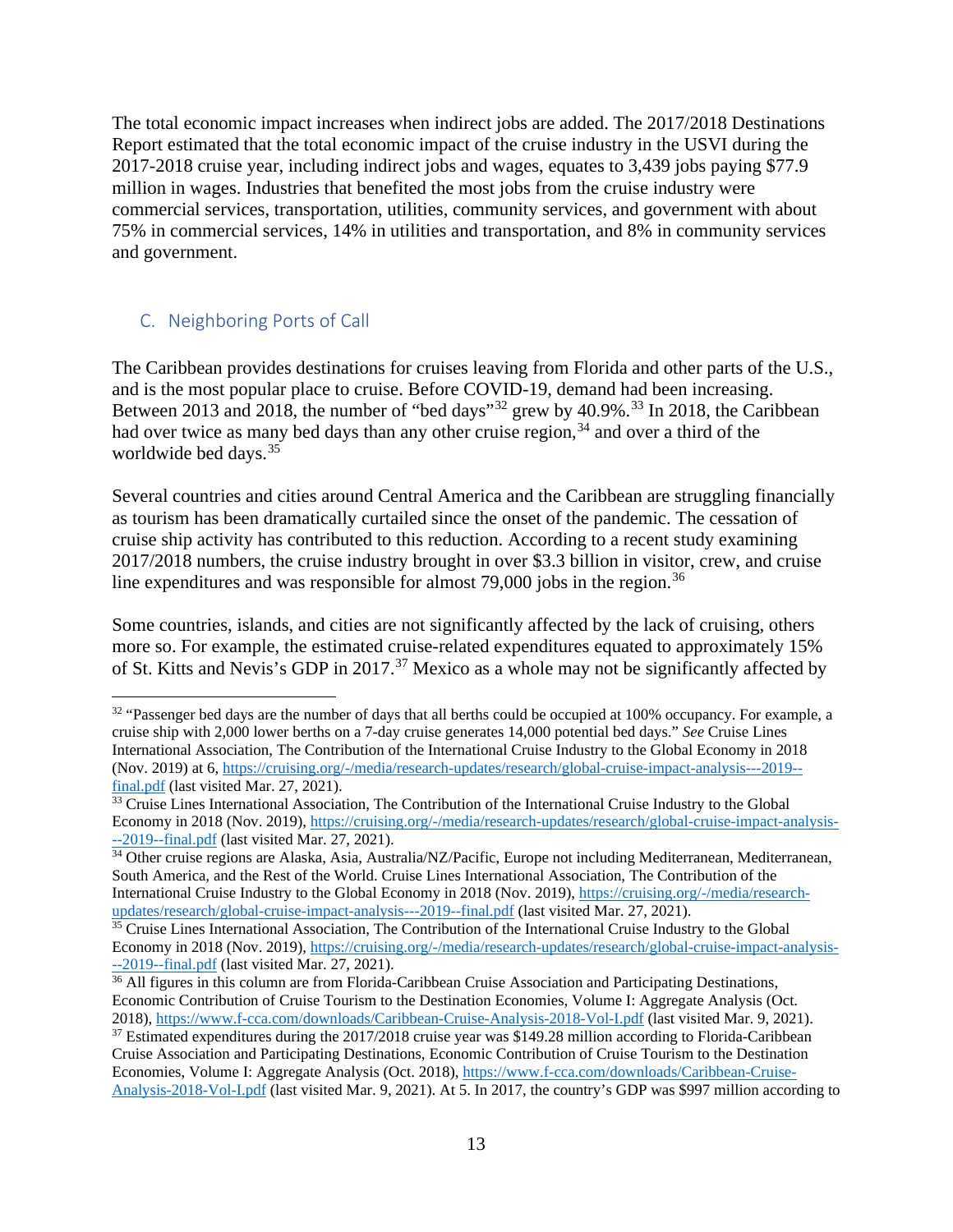the lack of cruising, but in the town of Cozumel, 11,945 jobs are attributed to the cruise industry.<sup>[38](#page-13-0)</sup> The population of Cozumel, per a 2010 estimate, is around 100,000.<sup>[39](#page-13-1)</sup> As the population has probably changed in the past decade, it is likely that somewhere between 10 and 15 percent of the local population rely on the cruise industry for work. This percentage, of course, does not include those who are dependent upon those so employed. Other islands may be in a similar situation to that of the USVI with a large sector of their economy dedicated to tourism, with a majority of visitors coming via cruise ships, but more of the visitor spending derived from non-cruise visitors. Other islands and countries in the vicinity may be similar to Puerto Rico where industries other than tourism dominate their economy.

The charts below show parts of Mexico, Central America, and the Caribbean, and the expenditures coming from the cruise industry and jobs attributed to the cruise industry in each country, island, or port.

| <b>Cruise Ports in Mexico<sup>40</sup></b> |                                                                    |             |                                             |  |  |
|--------------------------------------------|--------------------------------------------------------------------|-------------|---------------------------------------------|--|--|
| <b>Destination</b>                         | <b>Cruise tourism</b><br>expenditures (in<br><b>\$US millions)</b> | <b>Jobs</b> | <b>Wages (in \$US)</b><br><b>Millions</b> ) |  |  |
| Cozumel                                    | \$474.07                                                           | 11,945      | \$78.21                                     |  |  |
| Costa Maya                                 | \$89.54                                                            | 2,081       | \$13.45                                     |  |  |
| Puerto Vallarta                            | \$42.50                                                            | 1,027       | \$7.27                                      |  |  |
| Ensenada                                   | \$40.39                                                            | 1,016       | \$7.69                                      |  |  |
| Progreso                                   | \$32.72                                                            | 807         | \$5.02                                      |  |  |
| Cabo San Lucas <sup>41</sup>               | \$22.40                                                            | 587         | \$3.90                                      |  |  |
| Mazatlan                                   | \$15.87                                                            | 420         | \$2.56                                      |  |  |
| Manzanillo                                 | \$2.71                                                             | 58          | \$0.45                                      |  |  |
| Puerto Chiapas                             | \$1.59                                                             | 38          | \$0.25                                      |  |  |
| <b>Total</b>                               | \$721.79                                                           | 17,979      | \$118.8                                     |  |  |

the World Bank at<https://data.worldbank.org/indicator/NY.GDP.MKTP.CD?locations=KN> (last visited Mar. 14, 2021).

<span id="page-13-0"></span><sup>38</sup> Florida-Caribbean Cruise Association and Participating Destinations, Economic Contribution of Cruise Tourism to the Destination Economies, Volume I: Aggregate Analysis (Oct. 2018), [https://www.f-](https://www.f-cca.com/downloads/Caribbean-Cruise-Analysis-2018-Vol-I.pdf)

[cca.com/downloads/Caribbean-Cruise-Analysis-2018-Vol-I.pdf](https://www.f-cca.com/downloads/Caribbean-Cruise-Analysis-2018-Vol-I.pdf) (last visited Mar. 9, 2021). <sup>39</sup> World Atlas, Cozumel Facts,

<span id="page-13-1"></span><https://www.worldatlas.com/webimage/countrys/namerica/caribb/cozumel/cozumelfacts.htm> (last visited Mar. 27, 2021).

<span id="page-13-2"></span><sup>&</sup>lt;sup>40</sup> Mexican ports on the west coast are also included. All figures, unless otherwise noted, are from the 2017-2018 cruise year, Florida-Caribbean Cruise Association and Participating Destinations, Economic Contribution of Cruise Tourism to the Destination Economies, Volume I: Aggregate Analysis (Oct. 2018), [https://www.f](https://www.f-cca.com/downloads/Caribbean-Cruise-Analysis-2018-Vol-I.pdf)cca.com/downloads/Caribbean-Cruise-Analysis-2018-Vol-I.pdf (last visited Mar. 9, 2021). 41 2014-2015 numbers. Florida-Caribbean Cruise Association and Participating Destinations, Economic

<span id="page-13-3"></span>Contribution of Cruise Tourism to the Destination Economies, Volume I: Aggregate Analysis (Oct. 2015)[, www.f](http://www.f-cca.com/downloads/2015-cruise-analysis-volume-1.pdf)[cca.com/downloads/2015-cruise-analysis-volume-1.pdf](http://www.f-cca.com/downloads/2015-cruise-analysis-volume-1.pdf) (last visited Mar. 16, 2021).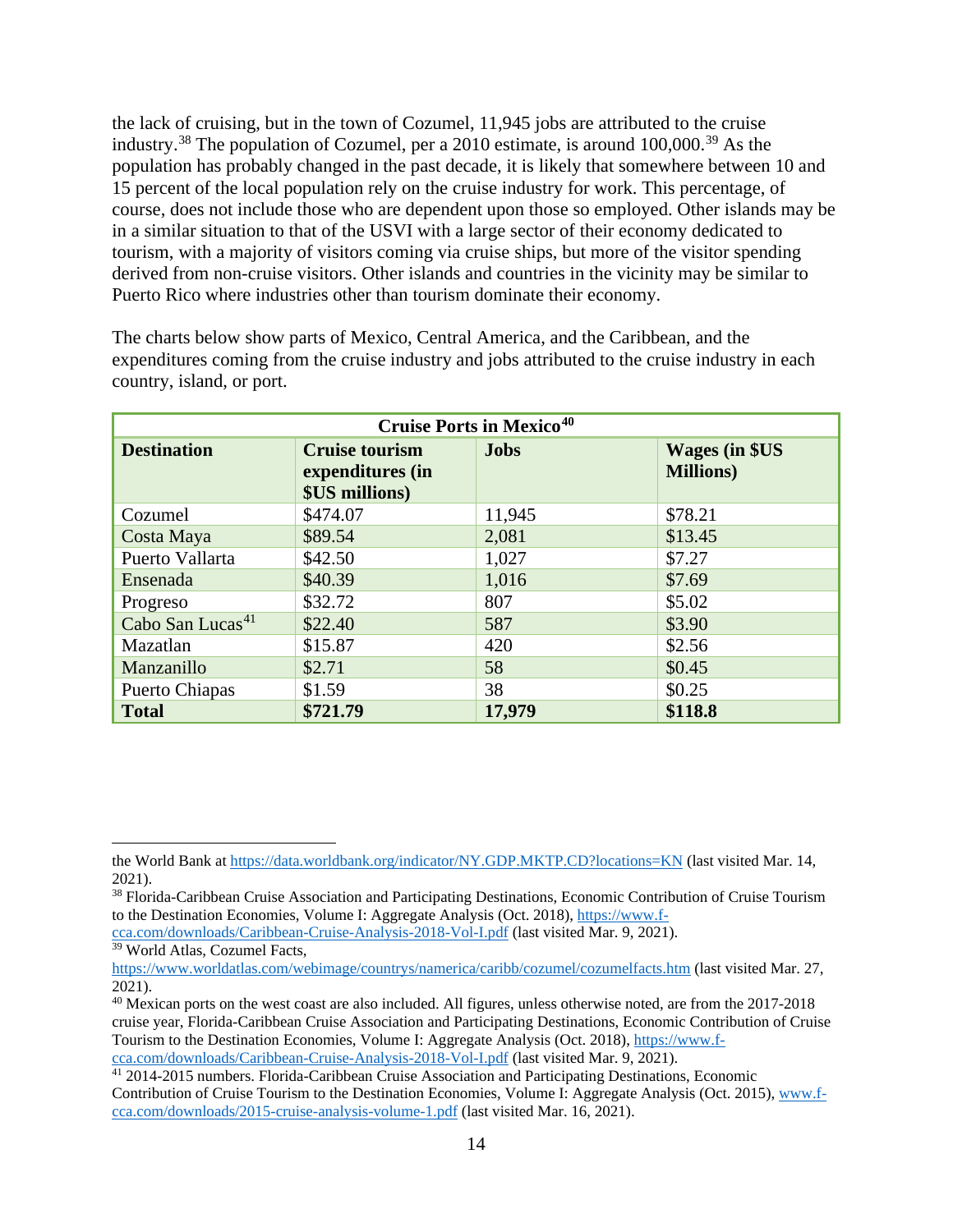| Caribbean and the Bahamas <sup>42</sup> |                                                                    |             |                                            |  |  |  |
|-----------------------------------------|--------------------------------------------------------------------|-------------|--------------------------------------------|--|--|--|
| <b>Destination</b>                      | <b>Cruise tourism</b><br>expenditures (in<br><b>\$US millions)</b> | <b>Jobs</b> | <b>Wages (in \$US</b><br><b>Millions</b> ) |  |  |  |
| <b>Bahamas</b>                          | \$405.75                                                           | 9,004       | \$155.71                                   |  |  |  |
| Jamaica                                 | \$244.53                                                           | 8,293       | \$56.57                                    |  |  |  |
| Cayman Islands                          | \$224.54                                                           | 4,622       | \$92.24                                    |  |  |  |
| U.S. Virgin Islands                     | \$184.69                                                           | 3,439       | \$77.89                                    |  |  |  |
| Puerto Rico (San<br>Juan)               | \$151.17                                                           | 3,644       | \$56.00                                    |  |  |  |
| St. Kitts & Nevis                       | \$149.28                                                           | 2,065       | \$17.64                                    |  |  |  |
| St. Maarten                             | \$143.24                                                           | 3,499       | \$72.34                                    |  |  |  |
| Dominican Republic                      | \$134.72                                                           | 4,052       | \$17.43                                    |  |  |  |
| Aruba                                   | \$102.75                                                           | 2,255       | \$38.03                                    |  |  |  |
| <b>Turks and Caicos</b>                 | \$86.47                                                            | 1,461       | \$26.76                                    |  |  |  |
| Antigua & Barbuda                       | \$77.74                                                            | 1,466       | \$14.41                                    |  |  |  |
| Curacao                                 | \$71.73                                                            | 1,106       | \$20.73                                    |  |  |  |
| <b>Barbados</b>                         | \$71.03                                                            | 2,351       | \$25.36                                    |  |  |  |
| St. Lucia                               | \$59.42                                                            | 1,465       | \$11.64                                    |  |  |  |
| Guadeloupe                              | \$52.94                                                            | 994         | \$8.56                                     |  |  |  |
| Martinique                              | \$38.22                                                            | 790         | \$6.43                                     |  |  |  |
| <b>Bonaire</b>                          | \$30.15                                                            | 525         | \$8.77                                     |  |  |  |
| Grenada                                 | \$19.25                                                            | 529         | \$3.65                                     |  |  |  |
| St. Vincent                             | \$16.43                                                            | 418         | \$3.39                                     |  |  |  |
| Dominica <sup>43</sup>                  | \$14.2                                                             | 373         | \$2.9                                      |  |  |  |
| <b>British Virgin Islands</b>           | \$12.63                                                            | 234         | \$4.33                                     |  |  |  |
| Trinidad                                | \$3.5                                                              | 116         | \$1.59                                     |  |  |  |
| Tobago <sup>44</sup>                    | \$0.6                                                              | 30          | \$0.4                                      |  |  |  |
| <b>Total</b>                            | \$2,294.98                                                         | 52,731      | \$722.77                                   |  |  |  |

<span id="page-14-0"></span><sup>&</sup>lt;sup>42</sup> All figures, unless otherwise noted, are from the 2017-2018 cruise year, Florida-Caribbean Cruise Association and Participating Destinations, Economic Contribution of Cruise Tourism to the Destination Economies, Volume I: Aggregate Analysis (Oct. 2018)[, https://www.f-cca.com/downloads/Caribbean-Cruise-Analysis-2018-Vol-I.pdf](https://www.f-cca.com/downloads/Caribbean-Cruise-Analysis-2018-Vol-I.pdf) (last visited Mar. 9, 2021).

<span id="page-14-2"></span><span id="page-14-1"></span><sup>43</sup> 2014-2015 numbers. Florida-Caribbean Cruise Association and Participating Destinations, Economic Contribution of Cruise Tourism to the Destination Economies, Volume I: Aggregate Analysis (Oct. 2015)[, www.f](http://www.f-cca.com/downloads/2015-cruise-analysis-volume-1.pdf)[cca.com/downloads/2015-cruise-analysis-volume-1.pdf](http://www.f-cca.com/downloads/2015-cruise-analysis-volume-1.pdf) (last visited Mar. 16, 2021). <sup>44</sup> *Id.*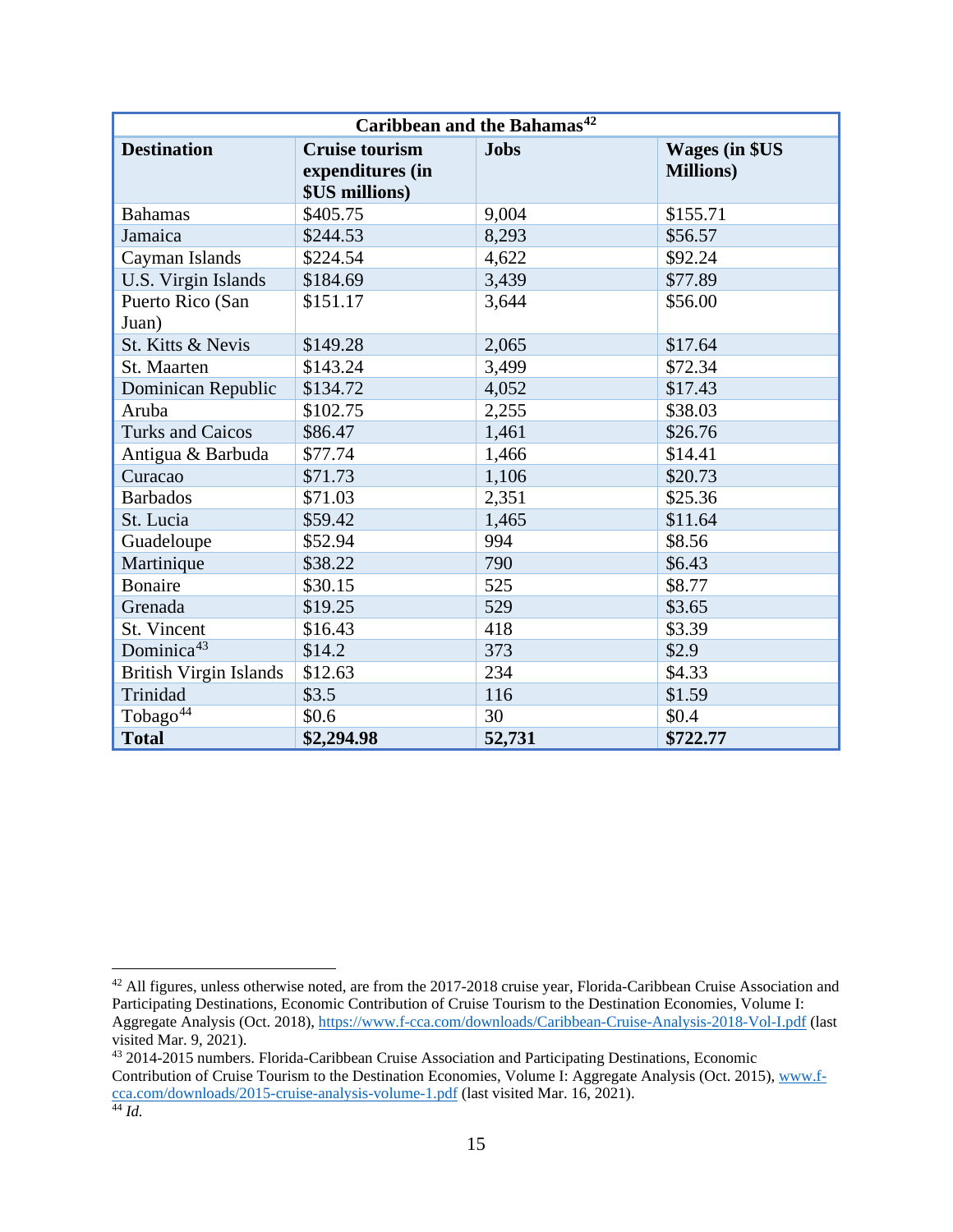| <b>Central American Countries and Colombia<sup>45</sup></b> |                                                                                 |             |                                             |  |  |
|-------------------------------------------------------------|---------------------------------------------------------------------------------|-------------|---------------------------------------------|--|--|
| <b>Destination</b>                                          | <b>Cruise tourism</b><br>expenditures (in<br><b><i><u>\$US millions</u></i></b> | <b>Jobs</b> | <b>Wages (in \$US)</b><br><b>Millions</b> ) |  |  |
| Honduras                                                    | \$107.36                                                                        | 2,198       | \$11.61                                     |  |  |
| <b>Belize</b>                                               | \$86.12                                                                         | 2,530       | \$27.68                                     |  |  |
| Panama                                                      | \$77.75                                                                         | 1,827       | \$12.65                                     |  |  |
| Colombia                                                    | \$59.85                                                                         | 1,186       | \$8.56                                      |  |  |
| Costa Rica                                                  | \$29.24                                                                         | 825         | \$5.17                                      |  |  |
| Guatemala                                                   | \$11.08                                                                         | 345         | \$1.66                                      |  |  |
| Nicaragua                                                   | \$5.70                                                                          | 323         | \$0.96                                      |  |  |
| <b>Total</b>                                                | \$377.10                                                                        | 9,234       | \$68.29                                     |  |  |

With cruise operation in the U.S. still uncertain, one major cruise line announced in mid-March that it will be sailing out of the Bahamas starting in June 2021. [46](#page-15-2) According to the cruise line's blog,[47](#page-15-3) destinations include the cruise line's private island in the Bahamas and Cozumel, Mexico. All passengers must be fully vaccinated.

## <span id="page-15-0"></span>IV. Conclusion

The international cruise industry brings in hundreds of millions of dollars annually to the USVI and Puerto Rico economies. It also generates billions of dollars in revenue to neighboring countries throughout the Caribbean. Just as with the States studied in earlier reports, the populace of the U.S. territories and those port communities located in countries visited by cruise vessels originating our of U.S. ports depend upon the revenue generated by the cruise industry. While impacts vary when considering the GDP of any given territory or nation state, the harm to local communities is always disproportionately severe especially when one considers the limited income generating alternatives. Fortunately, with the new and evolving guidelines being set by the CDC for the resumption of cruising out of U.S. ports it seems that improvements to the current situation are on the horizon. However, the issue of shore side excursions has yet to be addressed and must be prior to any real return to normality being experienced by the port communities in neighboring nations. A failure to address this issue is a detriment to both the potential passengers who wish to enjoy a pre-pandemic cruise experience and to the foreign ports of call. Although not studied by this Fact Finding Officer, it should also be noted that a report

<span id="page-15-1"></span><sup>&</sup>lt;sup>45</sup> Only Colombia is included for South American countries, as it is sometimes a stop on Caribbean or Panama Canal cruises. Some Central American country ports are on the west coast. All figures, unless otherwise noted, are from the 2017-2018 cruise year, Florida-Caribbean Cruise Association and Participating Destinations, Economic Contribution of Cruise Tourism to the Destination Economies, Volume I: Aggregate Analysis (Oct. 2018), <https://www.f-cca.com/downloads/Caribbean-Cruise-Analysis-2018-Vol-I.pdf> (last visited Mar. 9, 2021).

<span id="page-15-3"></span><span id="page-15-2"></span><sup>&</sup>lt;sup>46</sup> Matt Hochberg, Royal Caribbean Blog, New Adventure of the Seas sailings out of Nassau, Bahamas now available to book (Mar. 24, 2021)[, https://www.royalcaribbeanblog.com/2021/03/24/new-adventure-of-the-seas](https://www.royalcaribbeanblog.com/2021/03/24/new-adventure-of-the-seas-sailings-out-of-nassau-bahamas-now-available-book)sailings-out-of-nassau-bahamas-now-available-book (last visited Mar. 28, 2021).